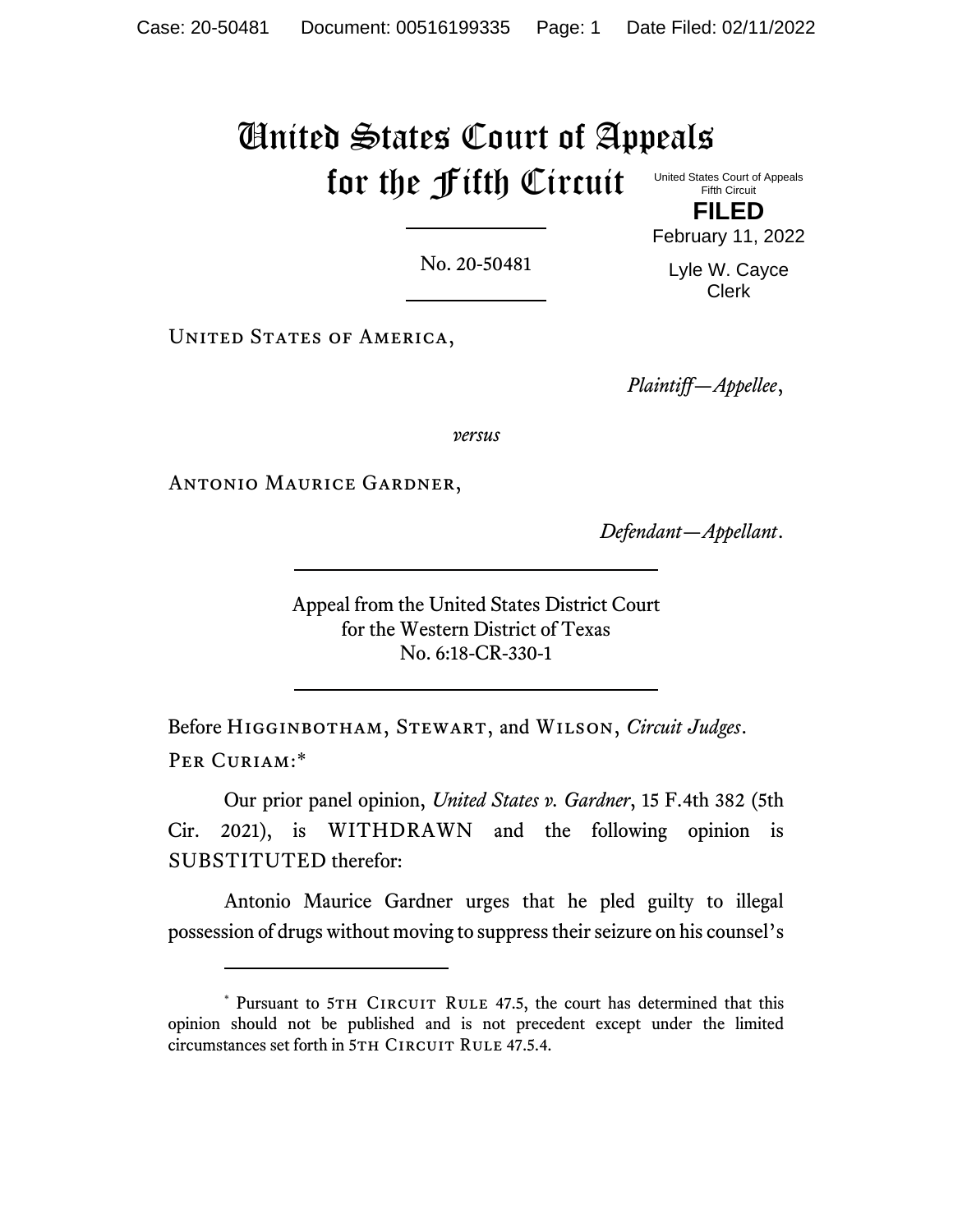## No. 20-50481

advice that he would raise the legality of the search in his objections to the presentence investigation report. Without a hearing or response from the government, the district court denied his new counsel's motion to allow Gardner to withdraw his plea. The district court eventually sentenced Gardner to 240 months imprisonment and six years of supervised release. We vacate and remand.

"A district court's denial of a motion to withdraw a guilty plea is reviewed for abuse of discretion." *United States v. Powell*, 354 F.3d 362, 370 (5th Cir. 2003). There is no "absolute right to withdraw [a] guilty plea." *Id.* "However, a district court may, in its discretion, permit withdrawal before sentencing if the defendant can show a 'fair and just reason.'" *Id.* (citing Fed. R. Crim. P. 11(d)(2)). Courts in our circuit consider the seven *Carr* factors when deciding whether the defendant has met his burden, namely whether:

(1) the defendant asserted his innocence, (2) withdrawal would cause the government to suffer prejudice, (3) the defendant delayed in filing the motion, (4) withdrawal would substantially inconvenience the court, (5) close assistance of counsel was available, (6) the original plea was knowing and voluntary, and (7) withdrawal would waste judicial resources.

*Id.* (citing *United States v. Carr*, 740 F.2d 339, 343–44 (5th Cir. 1984)). "The district court's decision to permit or deny the motion is based on the totality of the circumstances . . . [but] the district court is not required to make findings as to each of the *Carr* factors." *Id.* (citing *United States v. Brewster*, 137 F.3d 853, 858 (5th Cir. 1998)).

"The burden of establishing a fair and just reason for withdrawing a guilty plea remains at all times on the defendant." *United States v. Badger*, 925 F.2d 101, 104 (5th Cir. 1991). In *Badger*, we held that the district court did not abuse its discretion in denying the defendant's motion to withdraw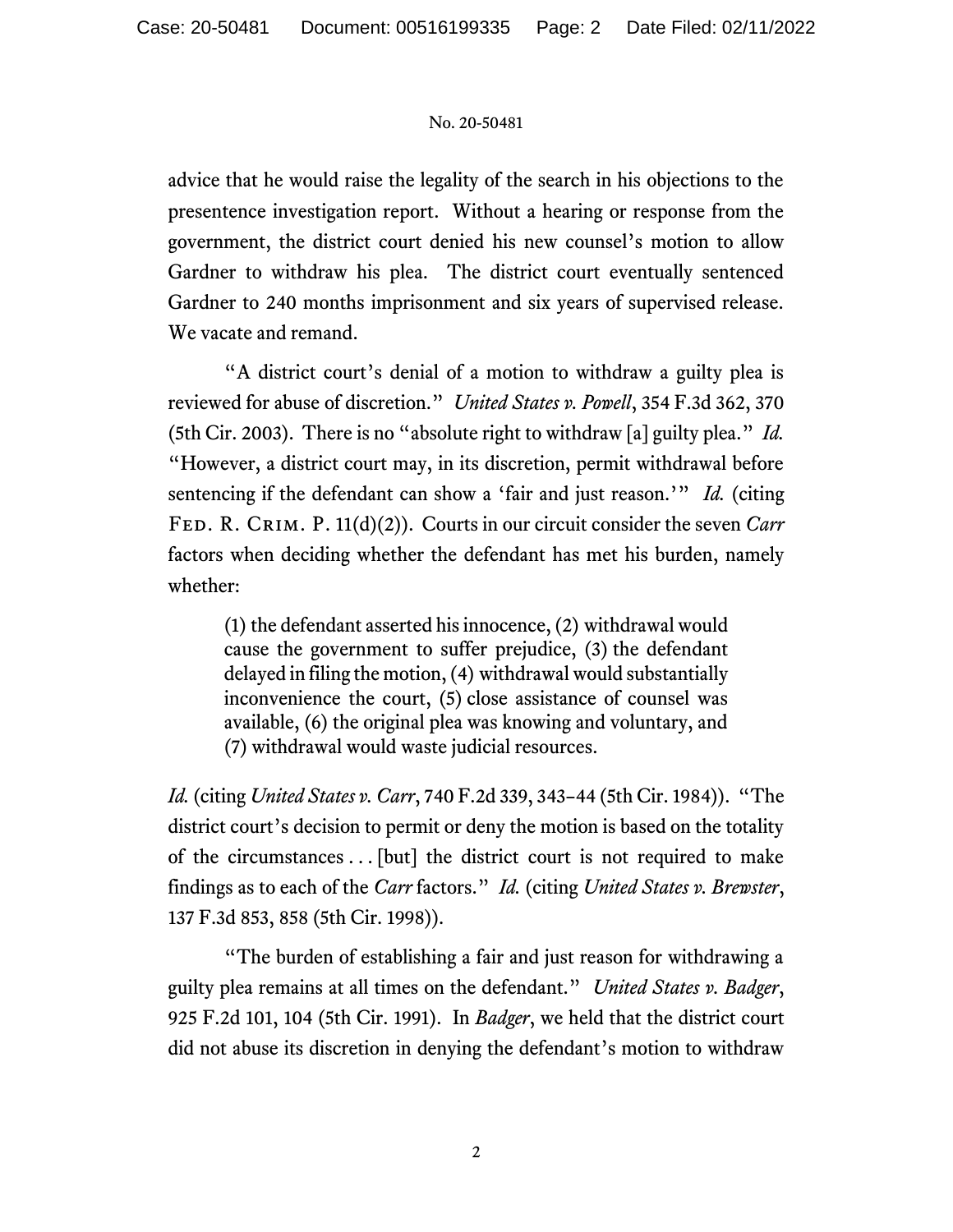### No. 20-50481

his guilty plea because the defendant "did not attempt to invoke any of the *Carr* factors to support his Rule [11(d)(2)] motion[]." *Id.* We concluded that the district court did not have an obligation to address the *Carr* factors *sua sponte*. *See id.* ("[W]e did not intend to require the district court to make a specific finding as to each of the seven factors every time a defendant requests to withdraw a guilty plea.").

In contrast, here, Gardner expressly discussed some of the *Carr* factors in his motion to withdraw his guilty plea. He alleged that the plea was involuntary due to the ineffectiveness of his former counsel;<sup>1</sup> that the controlled substances seized from his house were the product of an improperly executed "knock and talk"; that he had told his lawyer he wanted to file a suppression motion because it would end the Government's case against him, but counsel told him "that a motion to suppress would be filed after the entering of the plea"; and that he continued to ask his lawyer about filing a motion to suppress, but counsel finally told Gardner that moving to suppress was no longer an option, and moved to withdraw. Based on those

<sup>&</sup>lt;sup>1</sup> Close assistance of counsel under the *Carr* factors is distinct from an ineffective assistance of counsel claim. *United States v. Urias-Marrufo*, 744 F.3d 361, 365 (5th Cir. 2014); *United States v. McKnight*, 570 F.3d 641, 646 (5th Cir. 2009). To the extent that Gardner raises a claim for ineffective assistance, those claims are generally more appropriately addressed on collateral review, rather than on direct appeal. We express no opinion on such a claim at this juncture, other than to note that Gardner's allegations may bear both on application of the *Carr* factors to his instant motion and on an eventual claim for ineffective assistance lodged under 28 U.S.C. § 2255. *E.g.*, *Hill v. Lockhart*, 474 U.S. 52, 56 (1985) ("Where, as here, a defendant is represented by counsel during the plea process and enters his plea upon the advice of counsel, the voluntariness of the plea depends on whether counsel's advice was within the range of competence demanded of attorneys in criminal cases." (internal quotation marks and citation omitted)); *United States v. Rumery*, 698 F.2d 764, 766 (5th Cir. 1983) ("[W]here . . . counsel has induced his client to plead guilty based on patently erroneous advice, we may find that the plea itself was involuntary and unknowing."); *see Strickland v. Washington*, 466 U.S. 668 (1984) (setting forth two-part test for claims for ineffective assistance of counsel).